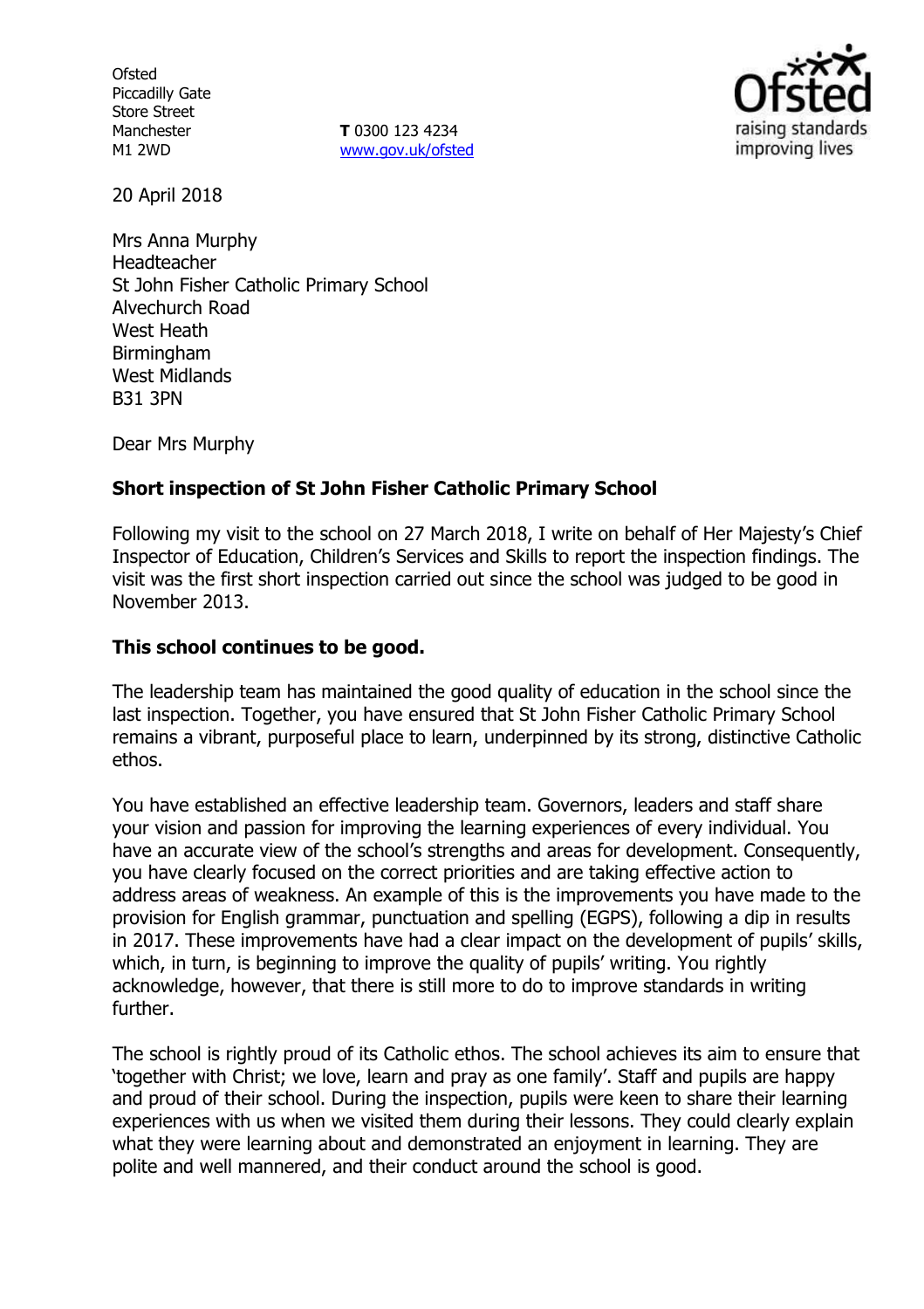

The early years leads the way in ensuring that children get off to a good start. Children enter the school with skills and abilities that are typical for their age. The effective support from adults ensures that children develop the necessary learning skills so they progress well. This results in the majority of children achieving a good level of development by the time they reach the end of their Reception Year and being well prepared for the challenges of key stage 1. In order to strengthen provision in the early years further, you have identified appropriate actions, such as improving the outside area so that it fully supports all the areas of learning.

Pupils continue to do well through key stage 1. The percentage of pupils meeting the expected standard in the Year 1 phonics (letters and the sounds they make) screening check has exceeded the national figure for at least the last three years. By the end of Year 2, the percentage of pupils working at the expected level for their age and those working above this level, compares very well with national averages.

Outcomes at the end of Year 6 for reading, writing and mathematics have been above average in most years since the last inspection. In 2017, however, pupils did not make as much progress in reading and writing as they have done historically. You have implemented actions to remedy this and, although there is some evidence that progress in these subjects is improving, you acknowledge that there is still more to do to ensure that more pupils attain the higher standards of which they are capable.

You have addressed the areas for development from the previous inspection well. Governors are now involved in a range of monitoring activities, including learning walks and discussions with pupils. You provide them with comprehensive information about the progress pupils make and how the school is meeting its improvement priorities. As a result, governors are knowledgeable about the school's strengths and areas for improvement. They carry out their roles well, providing effective challenge and support.

You have also improved the way you track and monitor the pupils' progress in reading, writing and mathematics. This enables you to quickly identify areas in which the pupils are not performing as highly as you expect them to. You make appropriate improvements to the curriculum to address these issues. For example, you identified that some pupils lacked inference and deduction skills in reading. In response, you strengthened the teaching of reading. This included providing training for teachers to develop these important teaching skills. As a result, more pupils are now attaining higher reading standards across the school. Leaders now need to ensure that the information gathered is used more effectively to measure the impact of actions taken, for example to improve the progress of target groups and individual pupils.

You have ensured that pupils experience a broad and balanced curriculum, which is enhanced by exciting enrichment opportunities. These include half-termly curriculum focus weeks and your 'Pupil Charter'. This ensures that all pupils enjoy a range of personal achievement experiences throughout their primary education. For example, all pupils complete a course in forest school education, have the opportunity to see a live theatre performance and visit exciting places of interest. The development of pupils' spiritual, social, moral and cultural understanding is an important part of the curriculum.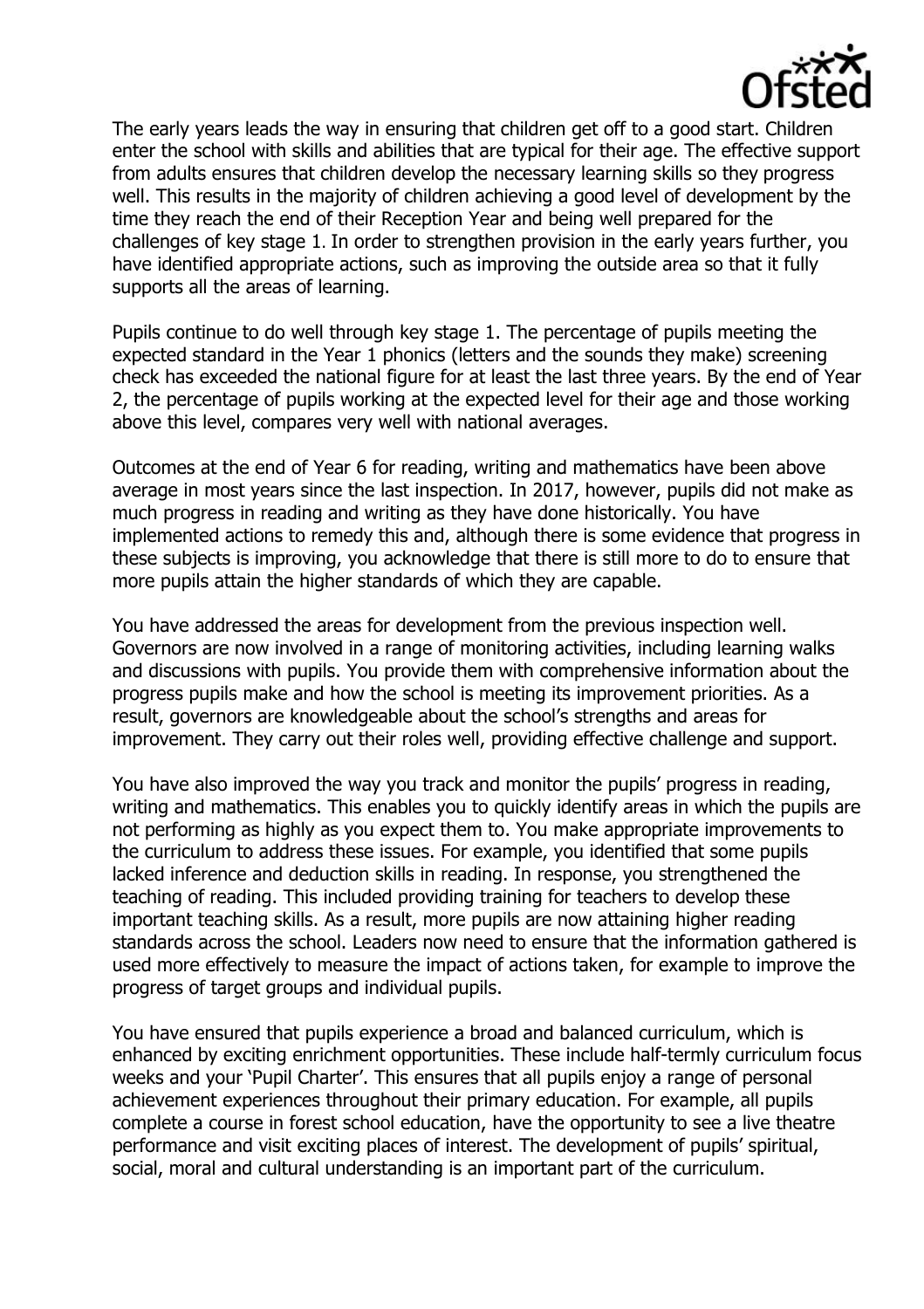

Pupils' personal development and well-being are a strength. Through the school's 'Our Wider Learning' initiative (OWL), you provide opportunities for pupils to learn about mental health and well-being. This includes taking opportunities to be calm, peaceful and quiet. Through your forest school programme and pupils taking part in lessons outdoors, you ensure that pupils spend as much time as possible outdoors, engaging with their environment. In addition, you have strengthened provision for physical education by ensuring that pupils have access to a wide range of sporting activities in lessons and in extra-curricular activities.

# **Safeguarding is effective.**

Safeguarding arrangements meet statutory requirements and the school website contains the required information. The leadership team has ensured that safeguarding arrangements are fit for purpose and records are detailed and of good quality. Appropriate procedures are followed during the recruitment of staff. The checks on staff's suitability to work with children are thorough and detailed. You have established a strong safeguarding culture, and staff and governors have undertaken appropriate, up-to-date training. All staff and governors are knowledgeable about the procedures for keeping children safe and recognise that they have a collective responsibility to ensure that pupils are safe and well cared for.

Pupils said they feel safe in school. Parents and carers agree. The school's designated safeguarding lead and deputy safeguarding leads work together as a highly effective team to support vulnerable pupils and their families. Support and advice from external agencies are sought where necessary and referrals are made in a timely way.

Pupils take part in a wide range of activities aimed at providing them with the knowledge to enable them to keep safe from a range of potential dangers. These activities include online safety week when pupils learn how to stay safe when using the internet, NSPCC workshops and sessions on water and road safety.

# **Inspection findings**

- You use performance management very effectively to hold teachers to account for the progress made by pupils. Through careful monitoring of teaching and learning, you and your leadership team identify appropriate staff training. You link this to the wholeschool improvement plan. Performance management targets are aspirational and clearly linked to pupil progress. This results in a comprehensive system of school improvement planning and effective support for teachers to continue to develop. The existing expertise among staff is shared to good effect to ensure that all staff benefit and become skilled practitioners.
- Attendance is high and has remained so for several years. You promote good attendance through newsletters to parents and rewards for pupils. You take prompt action to support families when their children's attendance begins to fall. This results in very low levels of persistent absence.
- You have high expectations for pupils. You set aspirational targets for them to achieve and use your progress tracking system well to identify pupils at risk of falling behind or who need additional support to achieve their targets. Effective interventions and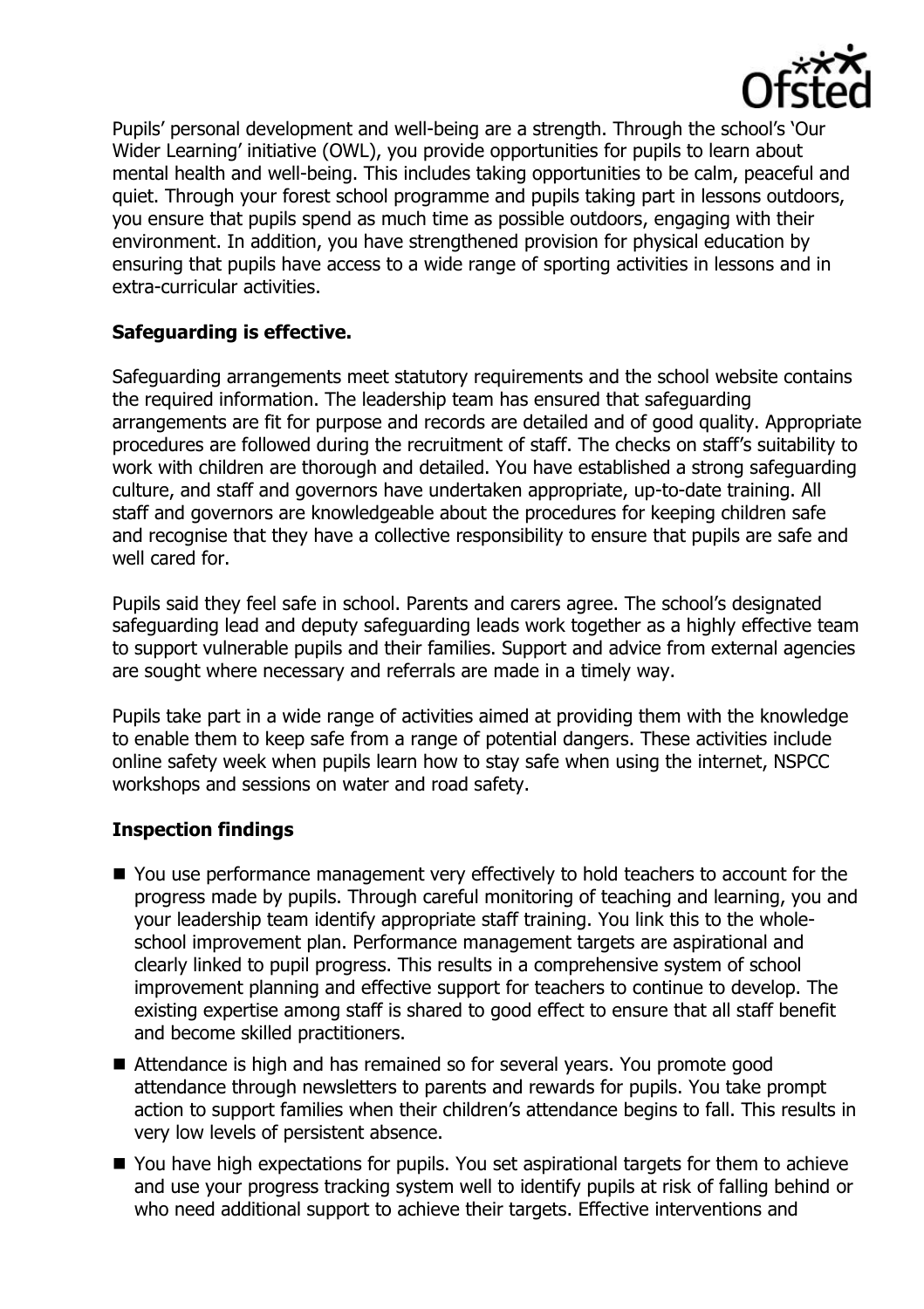

support from teaching assistants ensure that pupils catch up well and get back on track quickly. As a result of this effective support, pupils identified as having special educational needs (SEN) and/or disabilities, disadvantaged pupils, and those pupils who were previously lower-attaining pupils, make very strong progress.

- In 2017, progress for pupils of middle and higher prior attainment, although in line with the national figure, was weaker than before, particularly in reading and writing. The percentage of pupils of middle prior attainment working at greater depth in reading and writing, or at the higher standard in mathematics, was below average. Although you recognise this and have taken steps to accelerate the progress of these pupils, you are not yet able to demonstrate a measurable impact on their outcomes. This continues to be an area for development.
- In 2017, the percentage of pupils attaining the expected and higher standard in EGPS was below the national average. On further analysis, you identified that this was actually a weak area across key stage 2. As a result, leaders implemented a series of actions to address this weakness. These included setting new EGPS expectations for each year group, putting in additional spelling sessions, enlisting the support of parents to help pupils at home and carefully tracking the pupils' progress. You also strengthened the teaching of phonics in Reception and key stage 1 by devising your own 'Fisher Phonics' scheme.
- Current school assessment information for EGPS shows that in all year groups at least 80% of pupils are now working at the expected level for their age, and at least 20% in each year group are working at greater depth. In Years 5 and 6, the percentage of pupils working at greater depth in this area of English is 40 and 34 respectively. This is a significant improvement on the previous year's results.
- During the inspection, observations of teaching and learning were carried out in four out of the seven year groups. The pupils we saw demonstrated positive attitudes and enjoyment in learning. In Reception, children were confident to share their phonic knowledge and accurately identified the sounds made by letters. They listened attentively and engaged well. Pupils in Year 2 enjoyed learning about fractions and, in Year 4, pupils made the most of the opportunity to use the outside environment to look for signs of spring to use in their poetry writing. Year 4 pupils could confidently explain the difference between similes and metaphors and gave some lovely examples of each. In Year 6, pupils were practising their division skills by completing long division problems, demonstrating resilience and a determination to succeed.
- We also looked at a range of mathematics and writing books in each of these classes. We agreed that the level of challenge, particularly in mathematics was not consistently high enough, particularly for middle- and higher-attaining pupils. We also agreed that the learning we observed was not challenging enough for some pupils. Work in pupils' books demonstrates that pupils do make progress over time. However, as there is evidence that some pupils are not moved on quickly enough in their learning, particularly in mathematics, you acknowledge that progress could be stronger for a number of pupils.